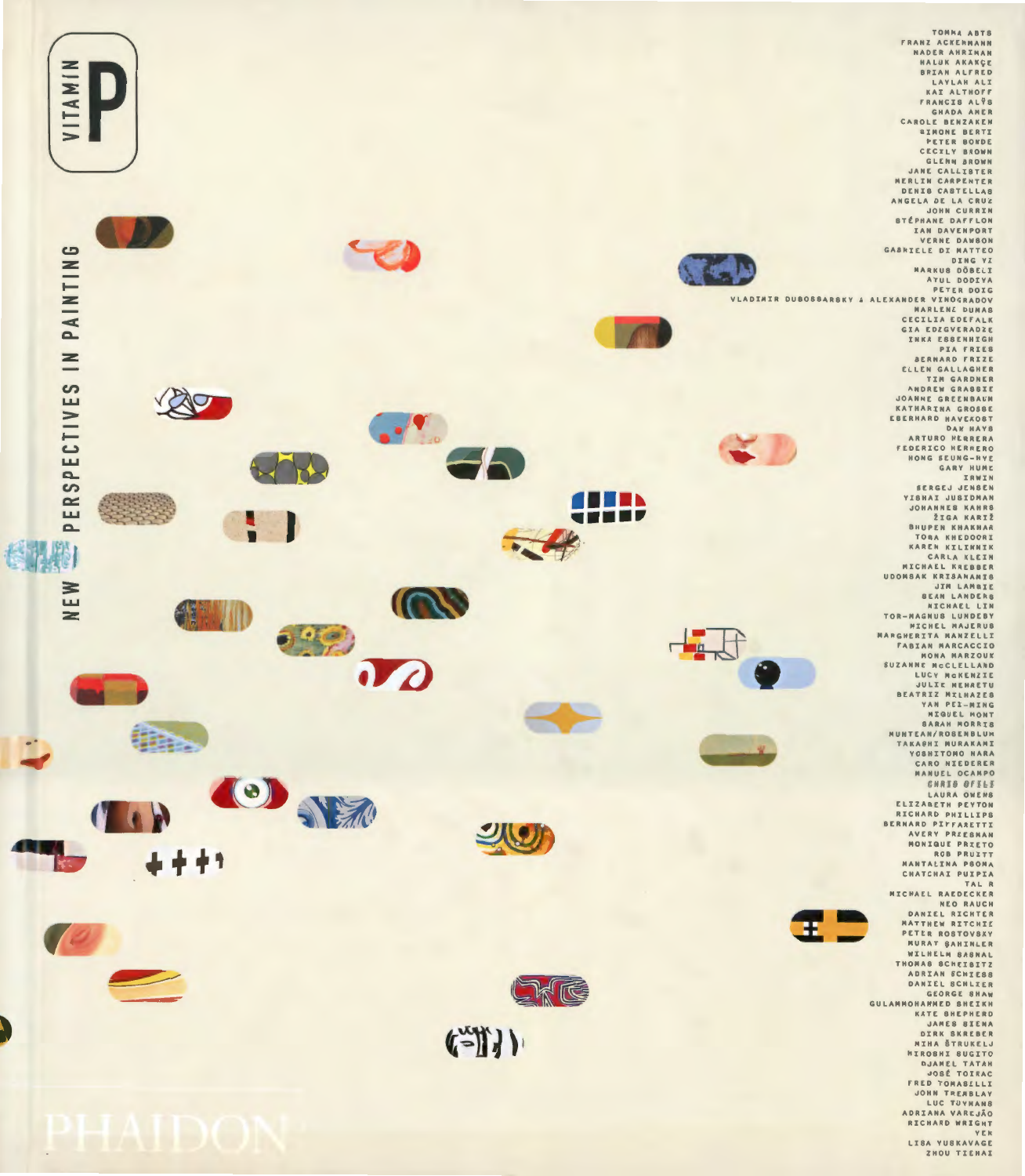LISA YUSKAVAGE When Lisa Yuskavage first hit the scene in the mid- 1. 1990s, her pastel-colored paintings of big-titted girls with pouty line and vacant stares revealed a perverse, imaginative take on the female nude as receptacle of the male gaze. Her salacious exaggerations of the ideal female body, which borrowed as much from Mannerist distortions as from porno cartoons, were uneasily received. Too beautifully rendered to be vulgar and too kitschy to be art, they left in their wake a confused flutter of bombastic gossip. Like Sue Williams before her, Yuskavage gained instant notoriety-a "bad girl" reputation that reduced her complex dialectic of sexuality and ahame to a mere spectacle of the naughty. Only recently have critics come to recognize her provocative brand of figuration as a significant practice . 000 The daughter of a truck driver, Yuskavage describes herself as a ribald girl from the wrong aide of the tracks, and the dissonance thia identity has caused her as an artist and a woman is integral to her work. By entangling feminine ideals of decorum and cultural prescriptions of taste with issues of class, the conflict she enacts between bodily self-loathing and sexual deaire diatinguiahes her work from that of other figurative painters such as Cecily Brown, John Currin, and Jenny Saville, to whom she is often compared. Her burlesque clash of high and low, where bawdy girl meets society's uncompromising mirror, seems closer in spirit to the films of Russ Meyer and John Waters. 000 All I Got Are Big Boobs (1996): Yuskavage cracks wise in the title of her black-and-white monotype of two female figures. One-a rigid, smiling form evocative of an Ionic column with a Greek temple for a chest-represents the artist ' s shrink, a recurring figure in Yuskavage' s imagery. With chin tilted up toward the light that falls across her full, red lips (the only color in the image) and architectonic buat, she stands with serene confidence. Behind her in the shadows is a naked figure, presumably the artist, whose buxom breasts nearly outsize her head. 000 With a bachelor's degree from the Tyler School of Art and a H.f .A. from Yale, Yuskavage has chosen to emulate the technical virtuosity of Old Mastera {Bellini, Rembrandt, Tintoretto), whose sublime fusion of light, color, and space she transposes with abject guile onto her caricature vixens. Yuekavage also cites Degas as an important influence, as well as the more contemporary works of late Philip Guston, Mike Kelley, and Jeff Koons, whose plebajan sensibilities accord with her own. More resonantly, her cheesecake parodies evoke popular sources, from 1970s-era Penthouse magazines and Vargas pinup girls to Harlequin romance novels . But while Yuskavage atyliatically paraphrases such clich6s, her concupiscent girlie& are always in a state of deformation-distended bellies, gargantuan asses, corset-thin waists, and uneven, pendulous tits threatening at every moment to turn pulchritude into grotesquerie. The long, vertically erect nipples of her figures in Sweetpuss (1996), Good Evening, Hamass (1997), and Honeymoon (1998), for example, become mini-penises at full mast; images of hyperbolic self-arousal that simultaneously mock mate desire. 000 In Yuskavage's most recent series, "Northview" (2000), named for the mansion in which her figures pose, her louche young girls seem to have grown older and more world-weary. Slumped in Victorian armchairs or gazing out of silk-curtained bay windows, they are visibly tired and for the first time absorbed in real thought. Like the artist herself, they may have finally made it over to the "right" side of the tracks but for now are exhausted by the gutsy exploits of their trespass. 000 Jane Harrie

Born in Philadelphia in 1962, lives and works in New York Selected One Person Exhibitions: 2001 - Studio Guenzani, Milan; Marianne Boesky Gallery, New York; Centre d'art contemporain, Geneva 000 2000 - Institute of Contemporary Art, Philadelphia 000 1999 - greengrasei, London 000 1998 - Marianne Boesky Gallery, New York 000 1997 - Studio Guenzani, Milan 000 1996 - Christopher Grimes Gallery, Santa Monica, California; Boesky & Callery, New York 000 1994 - Luhring Augustine Gallery, New York 000 1993 - Studio Guenzani, Milan Selected Group Exhibitions: 2001 - "Lateral Thinking, Art of the 1990s", Museum of Contemporary Art, San Diego, California; "Works on Paper from Acconci to Zittel", Victoria Miro Gallery, London 000 2000 -"'Salon", Delfina Project Space, London; Corcoran Biennial, Corcoran Museum of Art, Washington, o.c.; Whitney Biennial, Whitney Museum of American Art, New York; "Greater New York", P.S.1, Long Island City, New York 000 1999 -"The Time of Our Lives " , New Museum of Contemporary Art, New York; Istanbul Biennial, Turkey 000 1998 - "Young Americans 2", Saatchi Gallery, London; "Pop Surrealism", Aidrich Museum of Contemporary Art, Ridgefield, Connecticut 000 1997 - "Ny Little Pretty", Museum of Contemporary Art, Chicago 000 1996 - "What I did on my summer vacation", White Columns, New York Selected Bibliography: 2001 - Carey Lovelace, "Lisa Yuskavage Fleshed Out", Art in America, July; Edith Newhall, "Lisa Yuskavage", Artnews, April; Peter Schjeldahl, "Girls Girls Girls", The New Yorker, 15 January; Roberta Bmith, "A Painter Who Loads the Gun and Lets the Viewer Fire it", The New York Times, 12 January; "Lisa Yuskavage", Artforum, April 000 2000 - Katy Biegel, "Blonde Ambition", Artforum, May 000 1999 - Martha Schwendener, " Lisa Yuskavage•, Flash Art, March/April 000 1997 - Matthew Ritchie, " Lisa Yuskavage at Boesky & Callery", Flash Art, March/April

1. KK Thinking, 2001, Watercolor on paper,  $58 \times 35$  1/2 inches,  $147.5 \times 90$  cm

- 2. Northview, 2000, Oil on linen, 55 x 49 inches, 139.5 x 124.5 cm
- 3. Hair Puller, 1999, Oil on linen,  $20 \times 14$  inches,  $51 \times 35.5$  cm
- 4. Big Blonde in the Weeds,  $2000-1$ , Oil on linen,  $84 \times 72$  inches, 213 .5 x 183 cm



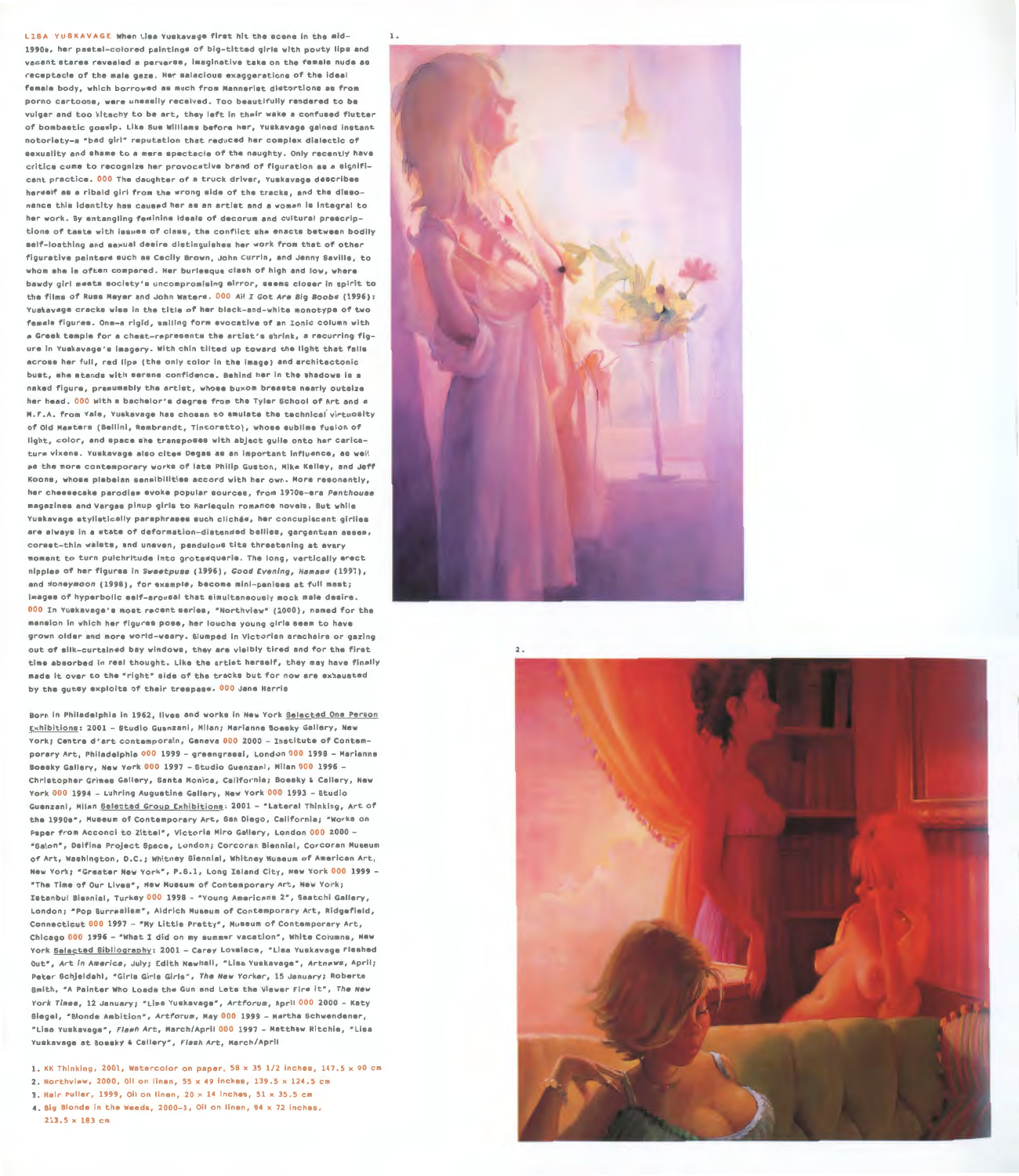

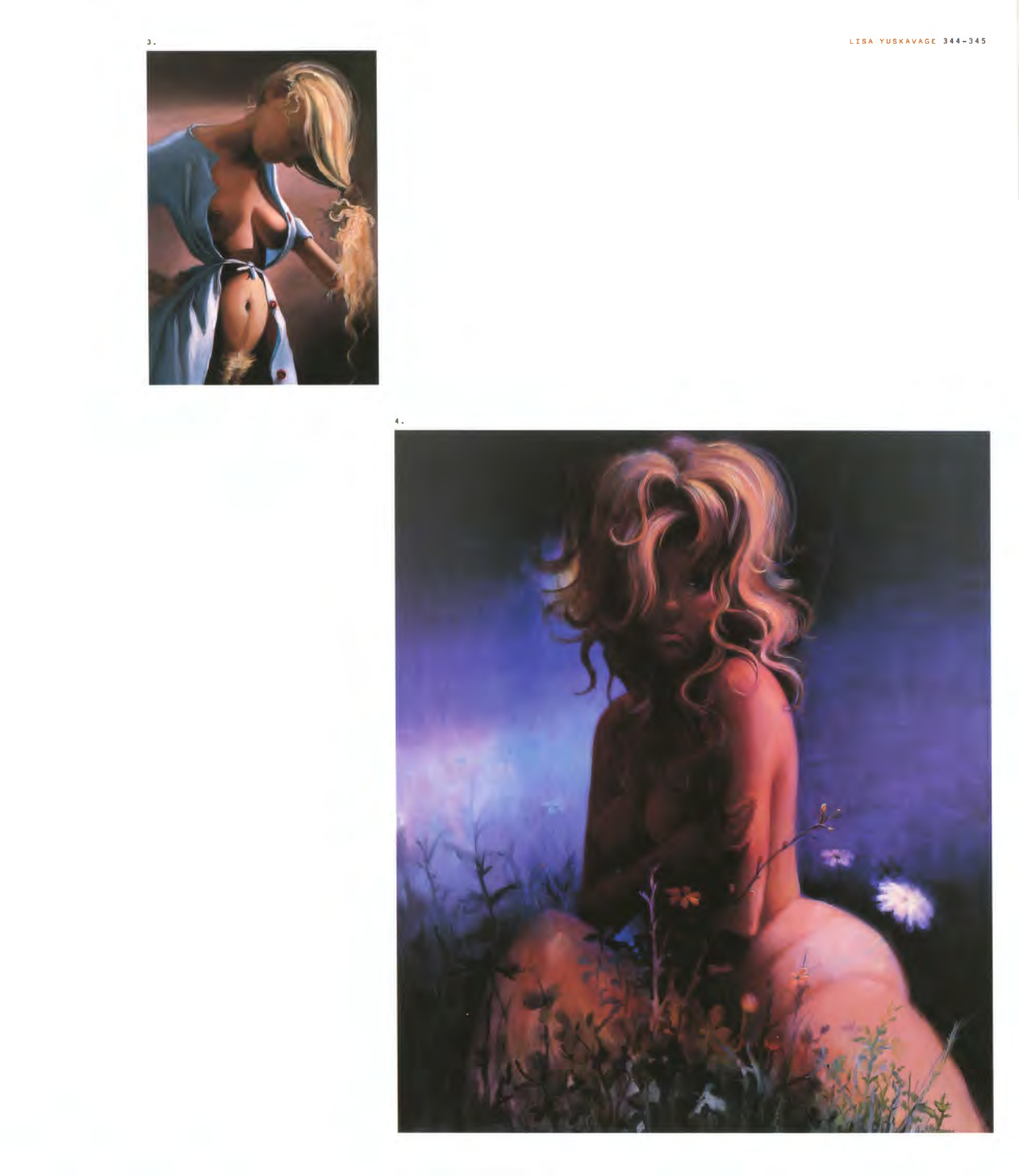## III Painting How?

" There are two problems in painting," a young but already notorious frank Stella once told an audience of art students. "One is to find out what painting is, and the other is to find out how to make a painting."<sup>9</sup> One of the possible distinctions between Modern and what we all seem to have agreed to call contemporary ( rather than Postmodern) art would be to say that Modernist painting was more urgently concerned with what painting is . In general it was thought that if one could come to a clear sense of what it is, it would already supply or at least imply the answer-one might even say, the formula-for how to make it. Anything like virtuosity for its own sake would only hamper the complete realization of the defining conception. That is why Greenberg could say, for example, that "the onlooker who says his child could paint a Newman may be right but Newman would have to be there to tell the  $chi$ child exactly what to do."

Today, on the evidence of the most interesting work being done, the question of what painting is-the fundamental **question for Newman, Lucio Fontana, Robert Ryman, and**  Daniel Buren-has been demoted to the secondary status once held by the problem of making. Today it seems that artists are more concerned with how to make a painting again, this comes out in the obsession with style I mentioned earlier-or sometimes with how to use the materials, methods, concepts, or traditions of painting to make a work that should not necessarily be called a painting. What it is will then emerge from how it is.

Painters are merely the first onlookers of their own work. A thoroughly Duchampian view would say that is all they can significantly be, the fundamental artistic act being contained in the contemplative act of choice. A number of the painters whose works are included here would probably agree, for instance Hong Seung-Hye, whose paintings are industrially fabricated, or Francis Alys, **who commissions some of his work from artisan sign**  painters. But the painters who are involved in making work by hand, through the preliminary act of choosing to enter actively into the productive process-implicitly asserts that there is more involved in art than choice or, at least, that there is something more to choice than Marcel Duchamp and his artistic progeny imagine. (The choice to make art in this way as opposed to another is probably no more a real choice than what has become known as "sexual choice," an analogy based on so much of the work itself, particularly that of Marlene Dumas and Ghada Amer, among others, bridging aesthetic investment and sexual desire.) Although this personal investment in the activity of forming the object can no longer be part of the definition of art, the specific contribution that painting can make to artistic thought more generally is probably related to the value of this choice to enter a realm beyond mere choice. That is, it has to do with this cultivation of the tactile dimension of things, of a plastic relation to materials that (because of the potential this relation offers for continual feedback between matter and sensation) is also a proprioceptive activity-to the indirect benefit of the viewer who partakes of this relation only imaginatively, though as vividly as possible. for the viewer, painting is a noun: the finished object we see. for the painters it can also be a verb: the activity in which they are engaged. When painters succeed in evoking and disclosing

painting-the-verb within painting-the-noun, as many of those in this book do (Suzanne McClelland being a particularly clear example), they offer the rest of us a rare gift.

**If Modernism was, as I've said, an advance in conscious**ness-and if Conceptual Art likewise represented an advance in consciousness within Modernism-then we can never go back to seeing what is *in* a painting before seeing it as a painting. Even (or rather especially) the most apparently traditional painters you ' II see in VITAMIN P, including those like John Currin or Lisa Yuskavage whose work may seem at times downright provocatively retrograde, depend on this assumption. Their paintings, like most of the work here, are always reflexively concerned with their own status as paintings. They are paintings, yes, but also allegories of painting.

# IV Painting Where?

**Once, art historical narratives were organized by "schools" ;**  although the notion persisted into the Modernist era ( Ecole de Paris, New York School), a new historical unit, **the " movement " (Cubism, Abstract Ex pressionism),**  eclipsed it. But today an introduction to contemporary painting no longer forms a chapter in the chronicle of successive movements any more than it charts a geography of adjacent schools. Positions are now multiple, simultaneous and decentered.

It is no longer possible to presume to know all that is going on in painting. There are too many hidden corners. Even in the early to mid-1980s, it was still possible to imagine that painting, not in its eternal essence, perhaps, but in its present being, was this as opposed to that. This sense of certainty had apparently been the case for a long time. In his memoirs, Alex Katz, for instance, recalls that as a young painter in New York in the early 1950s, all serious painting was white and black. "You weren't 'allowed' to use color," he wrote, perhaps somewhat hyperbolically. Then after a big Bennard show in 1953, "suddenly everyone was using color."<sup>10</sup> Thirty vears later, painting could not be categorized as a certain palette and not another-this aspect was ad libitum-but it seemed pretty clear that painting was figurative, for instance, rather than abstract, impulsive rather than systematic. But it used a space that was not naturalistic. Some people thought of it as expressionist, or neoe x pressionist. Or as an expression of a minority taste, painting might even be abstract-a painter like Jonathan Lasker had his admirers already - but hardly geometrical or **"minimal," which signified tired and academic. (Just as in**  the 1960s, by contrast, anything that smacked of lyricism **or impulsiveness tended to seem boring, epigonal, provin**cial.) Sure, established painters may still have been working away in such modes (Marden, Ryman, etc.), just as there were still realists of one sort or another (Philip Pearlstein, Neil Welliver), but there seemed to be little room for new arrivals at either of those inns.

On the face of it, today there is no consistent "look," no particular method, style, material, subject, or theme that identifies a painting as credibly contemporary or, on the other hand, disqualifies it from consideration as



**Kasimir Malevich, Untitled , circa 1916, O canvas, 20 7/8 x 20 7/8 inches, 53 x 53 cm, Peggy Guggenh e i m Collection, Venice** 

**Kasimi r Malev ic h, Woman Worker, 1933, Oi l on canv as, 27 1/ 2 x 22 3/ 4 i nches, 70 x 58 cm, Coll. Russian State Museum, St Petersburg, Russia**